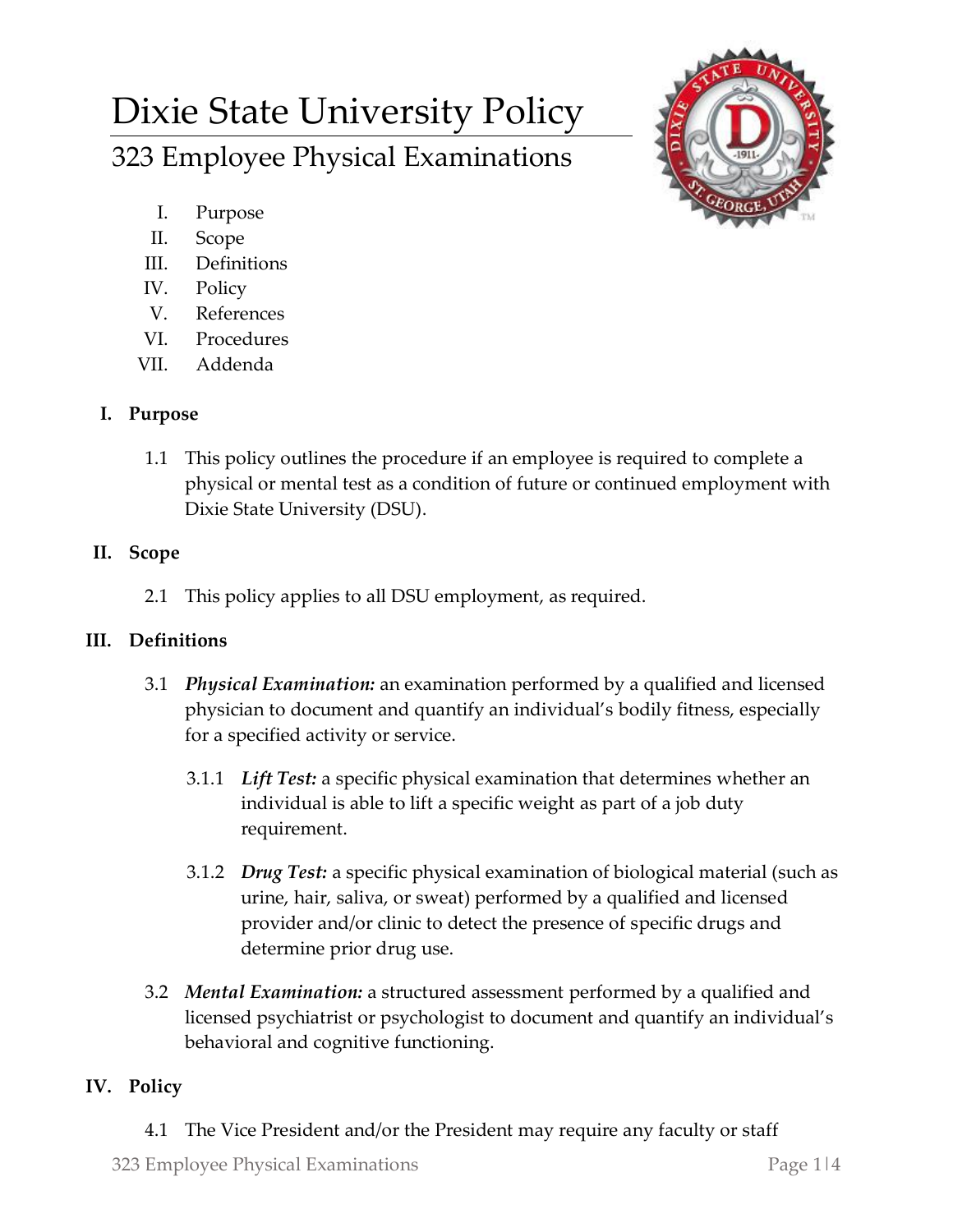member to obtain a physical, mental, or drug examination as a condition of employment or if doubt exists as to the ability of the employee to meet reasonable physical and mental health requirements of the position.

- 4.2 In addition to the above, the University has the option to require drug testing under the following conditions:
	- 4.2.1 Where there is "reasonable suspicion" that an employee is using illegal drugs.
	- 4.2.2 When an employee in a safety sensitive position is involved in an onthe-job accident. An employee may be tested for alcohol within 8 hours following an accident and tested for drugs within 32 hours following an accident.
	- 4.2.3 As part of, or as a follow-up to, counseling or rehabilitation for illegal drug use.
	- 4.2.4 In compliance with the federal Drug Free Workplace act of 1988, 41 U.S.C. 701 through 767, or other federal and state required drug policies.
- 4.3 Random drug testing may be performed on employees who hold or are applying for, safety sensitive positions. These include, but are not limited to, flight instructor/pilots and those persons holding or seeking positions that require a Commercial Driver's License.
	- 4.3.1 Random drug testing may be performed just before or just after employees operate a vehicle in a safety sensitive position.
	- 4.3.2 Fifty percent (50%) of employees in safety sensitive positions must be tested for controlled substances and twenty-five percent (25%) must be tested for alcohol.
- 4.4 Employees or prospective employees undergoing drug testing will submit a urine sample, according to guidelines determined by the testing agency.
- 4.5 Positive test results, indicating a violation of government and/or the University's drug-free workplace policies, require disciplinary sanctions against an employee and/or participation in a rehabilitation/education program.
	- 4.5.1 First run negative test results will be rerun with the opportunity for the employee or prospective employee to supply information that the person considers relevant to the test including identification of currently or recently used prescription and non-prescription drugs or other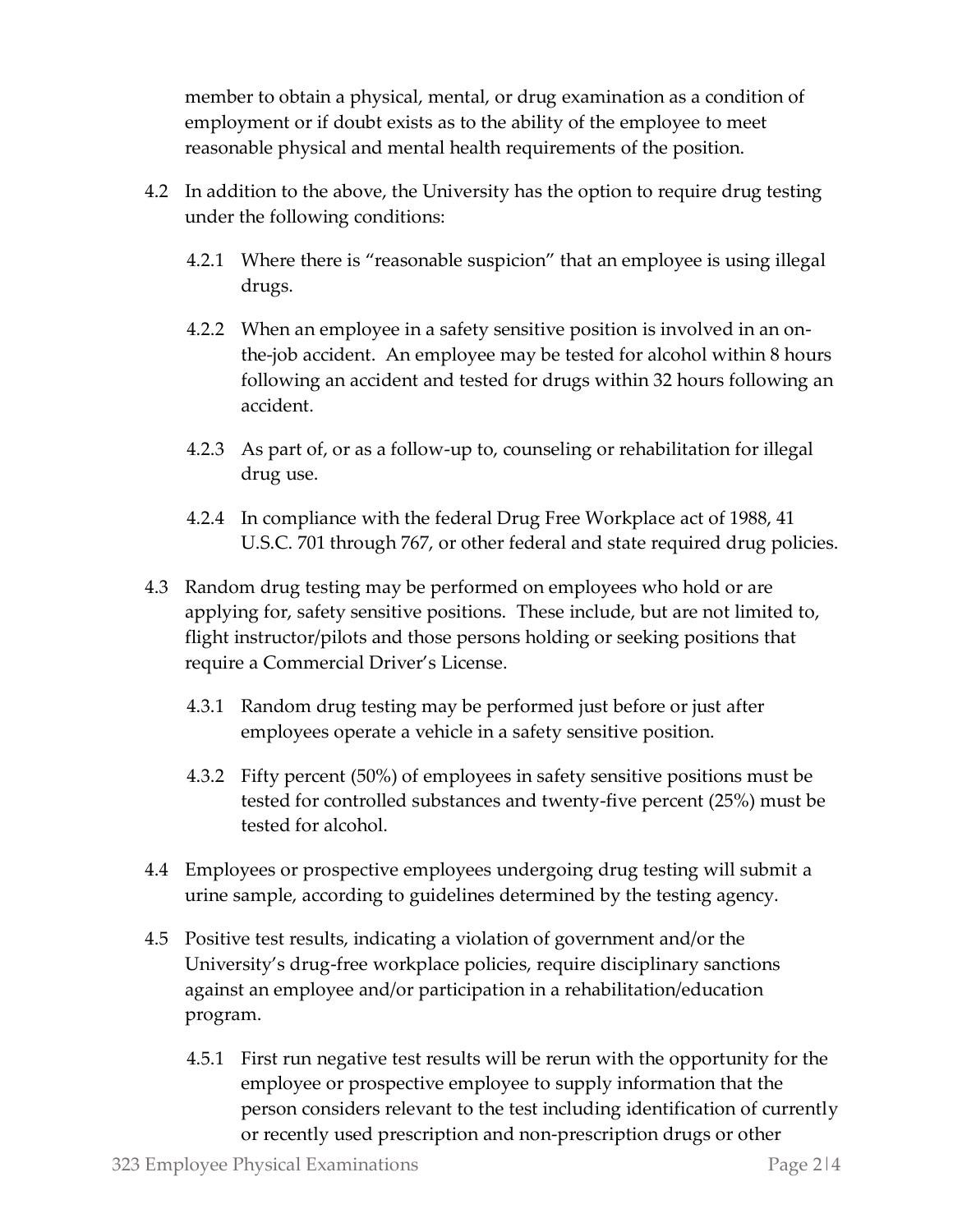related medical information.

- 4.5.2 Positive test results for prospective employees will result in applicant rejection.
- 4.6 Failure to comply with the above drug testing requirements (section 4.2 4.5) may result in immediate termination of employees or automatic rejection of prospective employee.
- 4.7 Results of an examination will be submitted to the University's Human Resources Office for record keeping (in accordance with HIPAA regulations) and disclosed to the division head responsible for the hiring decision and/or supervision of the employee.
- 4.8 The cost of such examinations requested by the University shall be borne by the University. The University shall select health professionals and/or health clinics; special accommodations for the employee may be made upon request and approval.
- 4.9 The President reserves the right to adopt such health standards as conditions to employment or continuation thereof as may be necessary to ensure the health, safety, and welfare of students.
- 4.10 In any case where the question of an employee's health is an issue with reference to his/her continued employment, the medical opinion of three qualified health professionals shall be the final and determining judgment.

### **V. References**

5.1 DSU Policy 324: Drug-Free Workplace

#### **VI. Procedures**

- 6.1 New hires must complete and successfully pass any pre-employment requirements prior to beginning work with the University. Such requirements will be stipulated in the offer letter of employment given to the employee by the University.
- 6.2 Vice Presidents and/or the President requesting examinations of existing employees will work with their associated division personnel, Human Resources, and University's General Counsel to facilitate the required testing.

#### **VII. Addenda – N/A**